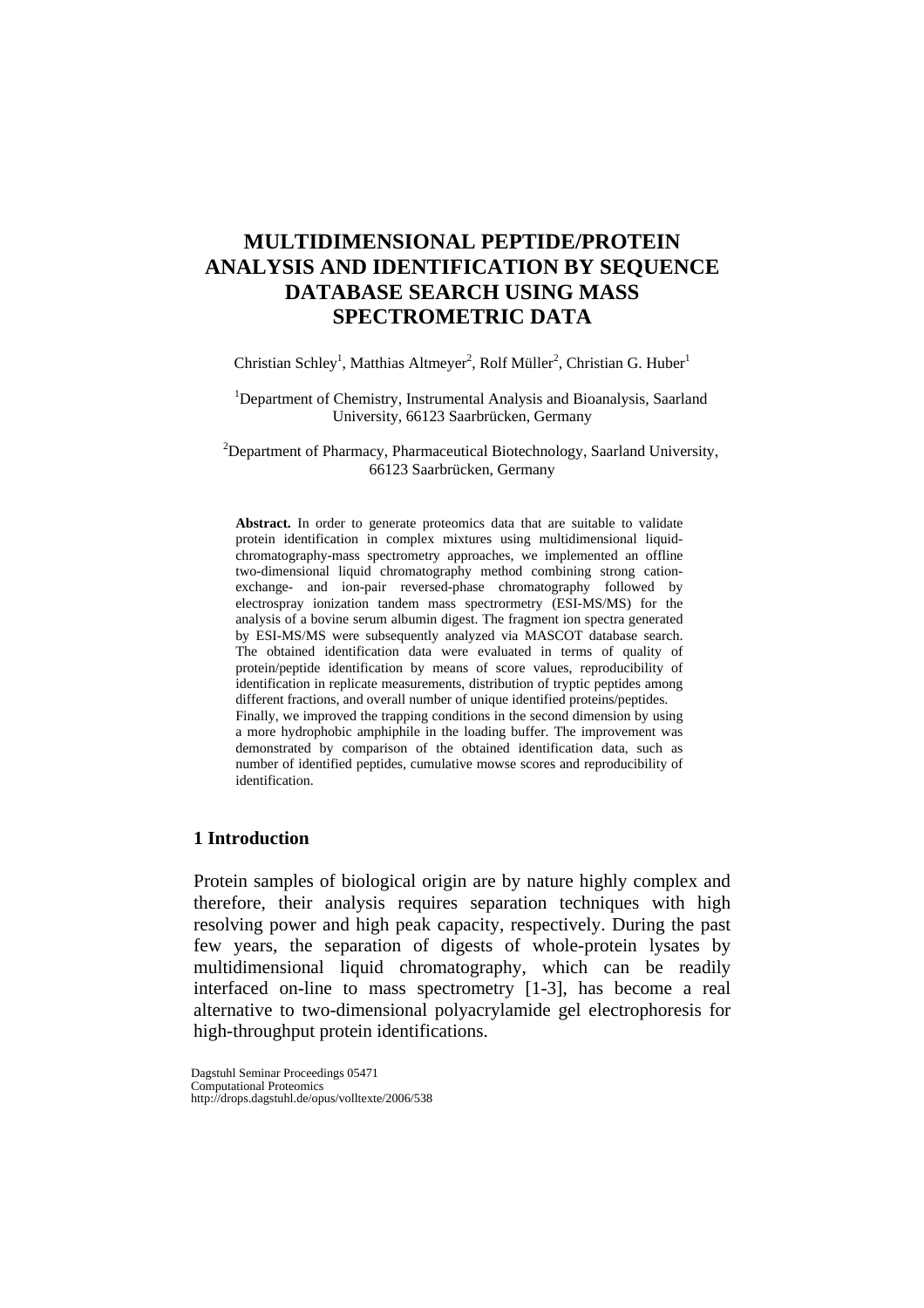For proteins and peptides, ion-exchange chromatography has been proven very useful as a first-dimension fractionation method. Reversedphase chromatography is the method of choice for separation in the second dimension due to its high degree of orthogonality with respect to ion exchange chromatography and the compability with on-line or off-line analyte detection and ionization by electrospray ionization- (ESI) or matrix-assisted laser desorption/ionization (MALDI) mass spectrometry (MS).

Monolithic columns based on poly-styrene-divinylbenzene copolymer (PS/DVB) have been shown to be highly suitable for high-resolution separation of biopolymers such as proteins [4,5] and peptides [6,7]. Therefore we developed a two-dimensional HPLC system using monolithic PS/DVB columns in the second dimension for the analysis of complex protein/peptide mixtures. The first dimension comprised a strong cation exchange column (250 x 4.0 mm i.d.) and in the second dimension we applied a preconcentration column (10 x 0.2 mm i.d.) and separation column (60 x 0.2 mm i.d.) based on poly-styrenedivinylbenzene.

## **2 Characterization of the off-line 2D-HPLC system coupled to MS and MS/MS using a bovine serum albumin digest**

The developed 2D-HPLC system using monolithic columns was characterized with identification data obtained by Mascot [8,9] database search for a bovine serum albumin digest. For this purpose we separated 200 pmol of a bovine serum albumin digest with strong cation exchange chromatography  $(1<sup>st</sup>$  dimension) and took 19 oneminute fractions for subsequent reinjection in the second dimension. Additionally the strong cation exchange separation and fractionation could be controlled via UV detection.

**Figure 1** shows the obtained UV chromatogram with the outlined oneminute fractions. The collected SCX-fractions were concentrated and desalted on a monolithic trap column (10 x 0.2 mm i.d.) and subsequently transferred to the monolithic separation column in backflush mode. The ion-pair reversed-phase separation of 5 representative SCX-fractions on a 200 µm i.d. PS/DVB monolith is illustrated in **Figure 2**.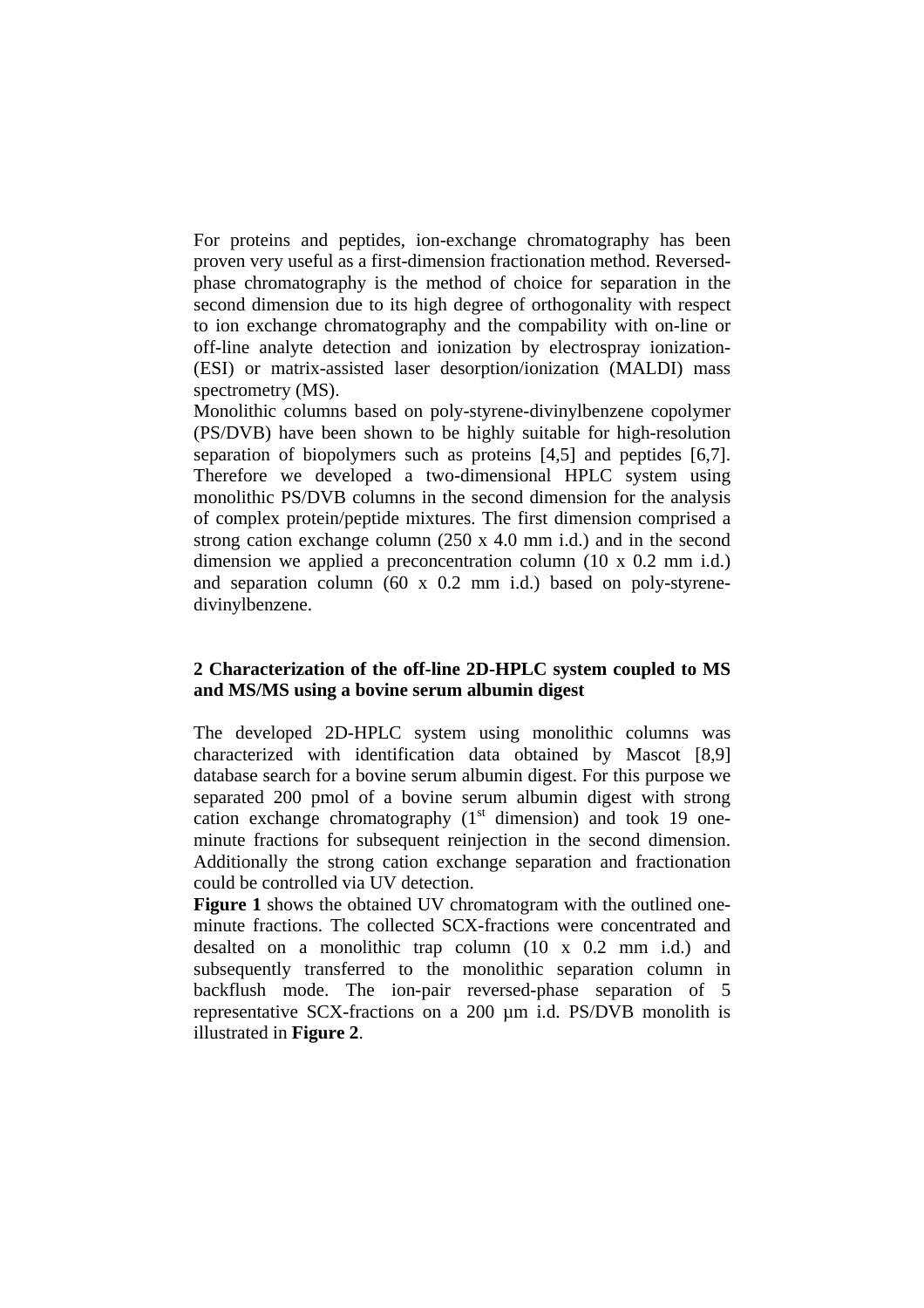

**Figure 1.** Cation-exchange separation of tryptic peptides of serum albumin bovine digest. Column, ProPac SCX-10, 250 x 4 mm i.d.; mobile phase, (A) 5 mM aqueous  $NaH<sub>2</sub>PO<sub>4</sub> buffer in 5 % acetonitrile,$ pH 3.0, (B) as eluent (A) + 0.5 M NaCl; gradient, 0-100 % B in 45 min; flow rate, 1.0 ml/min; temperature, 25°C; detection, UV, 214 nm; sample, serum albumin bovine digest, 200 pmol; fractionation, every minute.



**Figure 2.** Reversed-phase chromatograms of tryptic peptides of bovine serum albumin after pre-fractionation by cation-exchange chromatography. Columns, monolithic poly-styrene/divinylbenzene, 10 and 60 x 0.2 mm i.d.; loading phase, 0.05 % aqueous trifluoroacetic acid; trap time, 8 min; loading flow rate, 10 µl/min; mobile phase, (A) 0.05 % aqueous trifluoroacetic acid, (B) 0.05 % trifluoroacetic acid in acetonitrile; gradient, 0-50 % B in 15 min; flow rate, 2.0 µl/min; temperature, 25°C; detection, UV, 214 nm; sample, tryptic peptides of bovine serum albumin, fractions 2-6 from cation-exchange chromatography, 10 µl injected.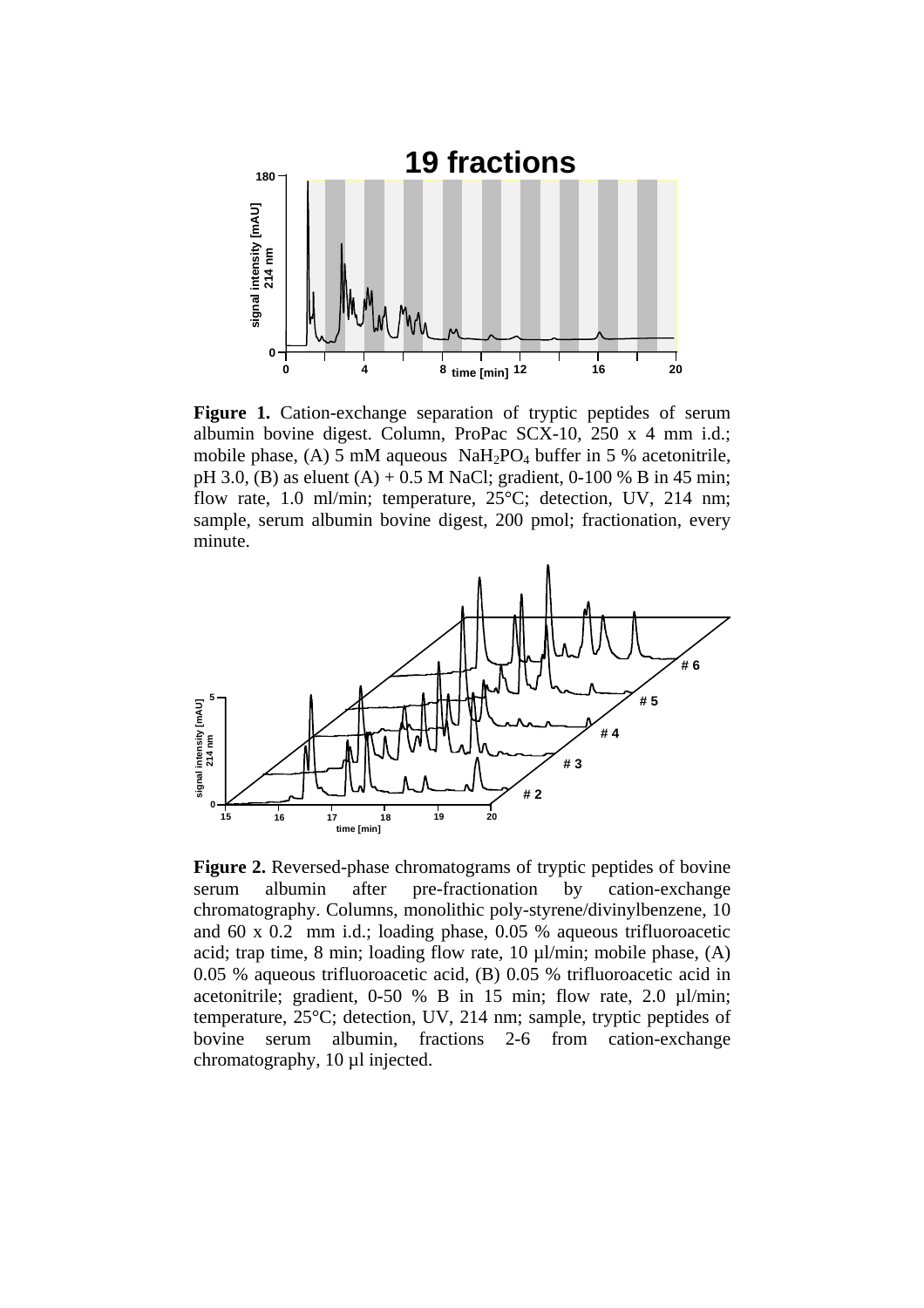These chromatograms clearly prove that the separation system is truly two-dimensional, which means that the coupled separation mechanisms of each dimension are orthogonal to each other, since the whole separation window in the second dimension is covered with tryptic peptides from the first dimension. This property enables us to get an increased peak capacity compared to an one-dimensional approach, what is especially important for the analysis of complex biological samples. This additional level of separation facilitates an improvement in the relative amounts of peptides/proteins that can be detected. Moreover the use of off-line fractionation in a relatively large SCX separation column in the first dimension offers a means of increasing the dynamic range of the analytical method due to the considerably higher loadability in the first dimension as compared to an on-line 2D system. The increased dynamic range gives us the opportunity to detect even low abundant peptides/proteins in the presence of a large excess of peptides/proteins coming from high abundant proteins.

Examplarily one reconstructed total ion current chromatogram of ionexchange fraction 6 is depicted in **Figure 3**. The peptides of serum albumin identified by tandem mass spectrometry and Mascot database search are labelled in the chromatogram. All 19 SCX-fractions were analyzed in triplicates by tandem mass spectrometry and subsequently evaluated via Mascot database search. The identified peptides of serum albumin are summarized in Figure 4. The parameters of the Mascot search were the following:

| Database:                     | <b>MSDB</b>                          |
|-------------------------------|--------------------------------------|
| Taxonomy:                     | chordata (vertebrates and relatives) |
| Stringency:                   | medium                               |
| Fixed modification:           | carboxymethylated                    |
| Variable modification:        | none                                 |
| Enzyme:                       | tryspin                              |
| Peptide tolerance:            | $+/- 1.3$ Da                         |
| MS/MS tolerance:              | $+/- 0.3$ Da                         |
| Max. no. of missed cleavages: | 2                                    |

Each identified peptide gets a certain mowse (**mo**lecular **w**eight **se**arch) score assigned by the probability based Mascot scoring algorithm, which indicates how reliable the proposed peptides are. In this analysis we used a mowse score threshold of 15. This limit is relatively low, but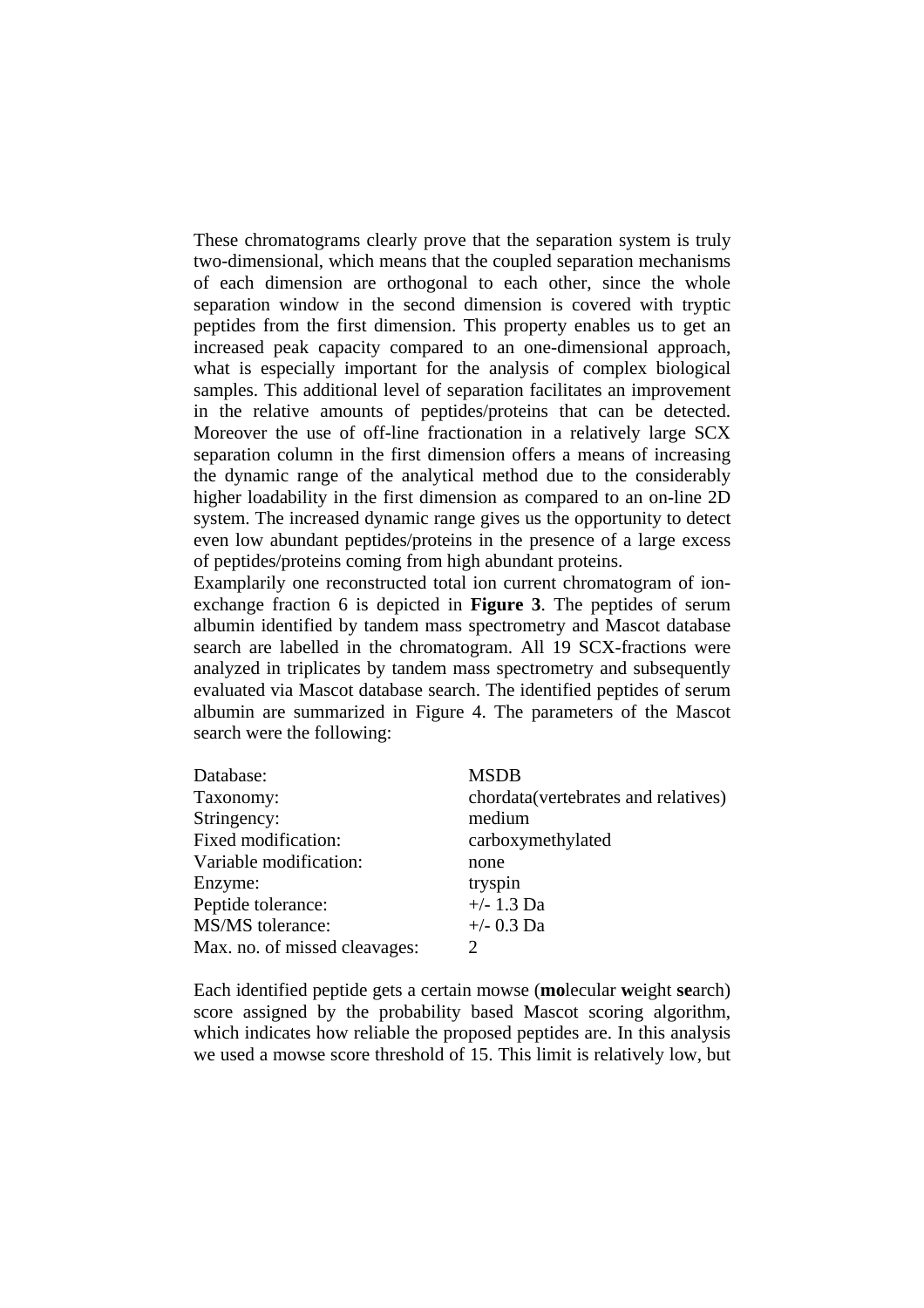because we know the content of the sample, the possibility of a random hit is very little. With these settings we obtained a sequence coverage of 63% for serum albumin, with 33 individual identified tryptic peptides.



**Figure 3.** RP-HPLC-ESI-MS/MS peptide identifications of the tryptic digested serum albumin, exemplarily for the SCX fraction 6. Detection, ESI-MS/MS.Other conditions as in Figure 2.

| <b>DTHKSEIAHR</b> | <b>FKDLGEEHFK</b> | <b>GLVLIAFSOY</b>     | <b>LOOCPFDEHV</b> | <b>KLVNELTEFA</b> |
|-------------------|-------------------|-----------------------|-------------------|-------------------|
| <b>KTCVADESHA</b> | <b>GCEKSLHTLF</b> | <b>GDELCKVASL</b>     | <b>RETYGDMADC</b> | <b>CEKOEPERNE</b> |
| <b>CFLSHKDDSP</b> | <b>DLPKLKPDPN</b> | <b>TLCDEFKADE</b>     | <b>KKFWGKYLYE</b> | <b>IARRHPYFYA</b> |
| PELLYYANKY        | <b>NGVFOECCOA</b> | <b>EDKGACLLPK</b>     | <b>IETMREKVLA</b> | SSARORLRCA        |
| SIOKFGERAL        | KAWSVARLSO        | <b>KFPKAEFVEV</b>     | TKLVTDLTKV        | <b>HKECCHGDLL</b> |
| <b>ECADDRADLA</b> | KYICDNODTI        | <b>SSKLKECCDK</b>     | <b>PLLEKSHCIA</b> | <b>EVEKDAIPEN</b> |
| LPPLTADFAE        | DKDVCKNYOE        | AKDAFLGSFL            | <b>YEYSRRHPEY</b> | <b>AVSVLLRLAK</b> |
| <b>EYEATLEECC</b> | <b>AKDDPHACYS</b> | TVFDKLKHLV            | DEPONLIKON        | CDOFEKLGEY        |
| <b>GFONALIVRY</b> | TRKVPOVSTP        | TLVEVSRSLG            | <b>KVGTRCCTKP</b> | <b>ESERMPCTED</b> |
| YLSLILNRLC        | VLHEKTPVSE        | KVTKCCTESL            | <b>VNRRPCFSAL</b> | TPDETYVPKA        |
| FDEKLFTFHA        | <b>DICTLPDTEK</b> | OIKKOTALVE            | LLKHKPKATE        | <b>EOLKTVMENF</b> |
| VAFVDKCCAA        | <b>DDKEACFAVE</b> | <b>GPKLVVSTOT ALA</b> |                   |                   |

**Figure 4.** Sequence coverage of tryptic peptides in two-dimensional analysis of bovine serum albumin. The identified peptides are labelled red.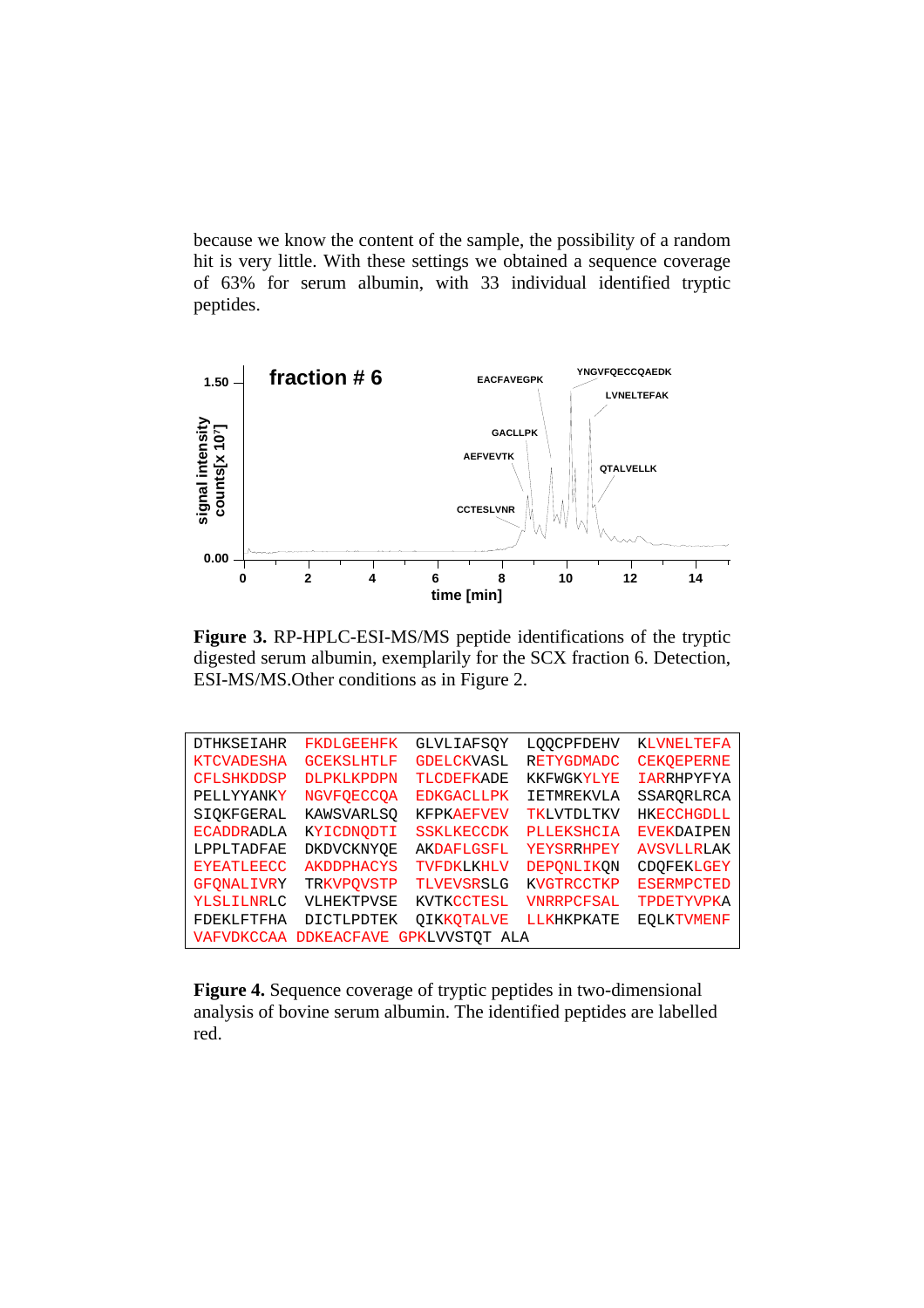## **3 Improvement of trapping**

Evaluation of the identification data of the two-dimensional serum albumin digest analysis, revealed that some small and/or hydrophilic peptides are lost during the preconcentration step. One strategy, which we pursued to increase the retentivity of these peptides, was to use more hydrophobic amphiphiles in the solvents used for trapping of the peptides. Long-chain carboxylic acids are known to be more strongly adsorbed to hydrophobic surfaces, resulting in increased surface potential and stronger retention of peptides in ion-pair reversed-phase chromatography. Therefore we compared trifluoroacetic acid and heptafluorobutyric acid as ion-pair reagents in the loading solvent. 0.5 and 2.0 pmol of a bovine serum albumin digest were preconcentrated at the monolithic trap column, subsequently separated on the monolithic separation column and finally analyzed via electrospray tandem mass spectrometry. Each analysis was done in triplicates. The identification data obtained by Mascot database search proved the assumption that the use of heptafluorobutyric acid increases the retentivity of peptides, because the overall number of identified peptides was higher than with trifluorobutyric acid (Figure 5). The same is confirmed by the cumulative mowse score and the reproducibility of peptide identification (number of 3-fold identified peptides). In all cases we obtained the best results when we applied heptafluorobutyric acid instead of trifluoroacetic acid. But due to the fact that the serum albumin digest offers only a relative limited set of tryptic peptides, the results between both ion-pair reagents differ not that much. For this reason it would be preferable to evaluate the effect of different loading solvent additives with a more complex sample.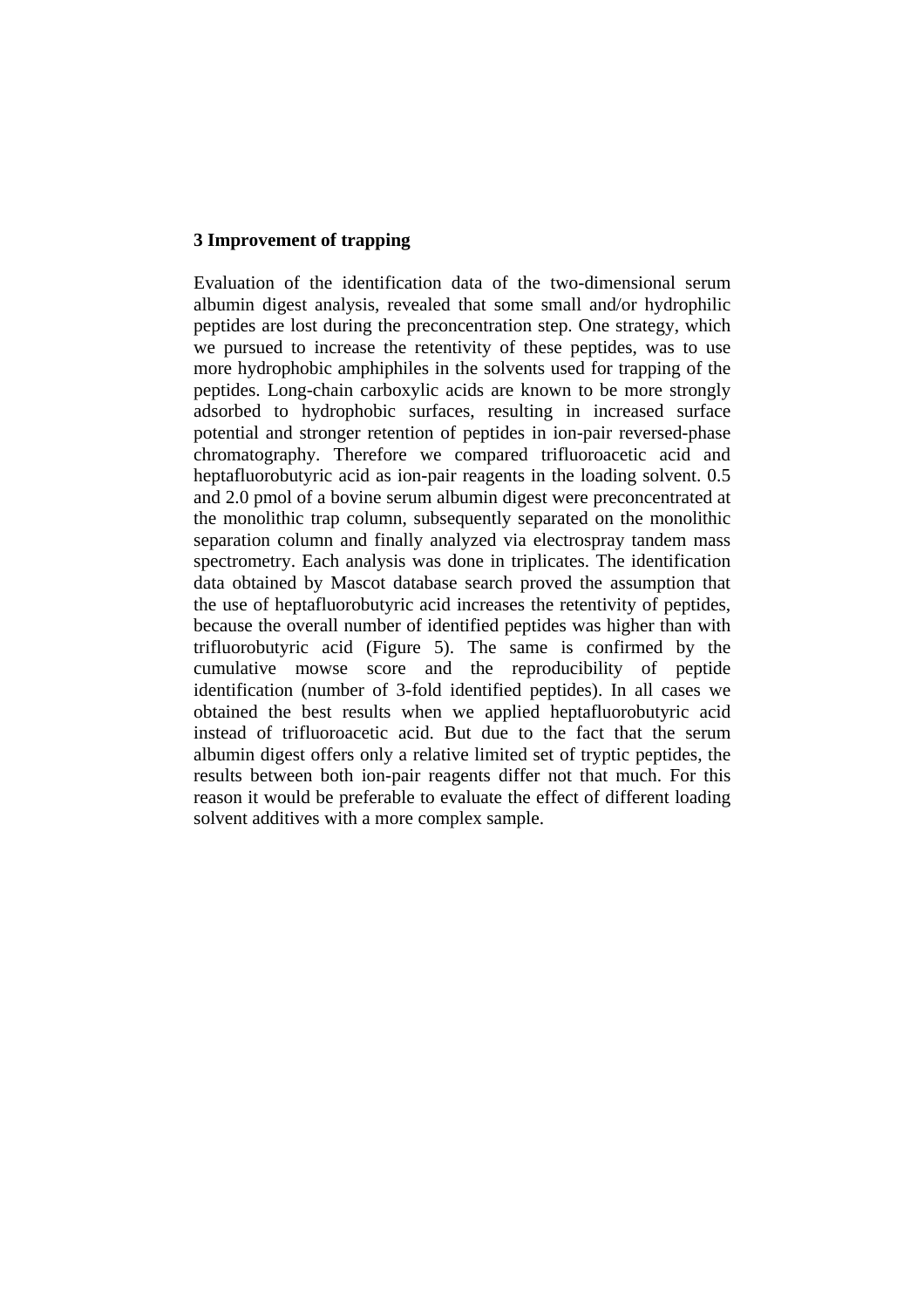

**Figure 5.** Comparison of the number of identified peptides, the cumulative mowse scores and the number of 3-fold identified peptides for serum albumin using trifluoroacetic acid and heptfluorobutyric acid as loading solvent additives. Ion-pair reagents, trifluoroacetic acid and heptafluorobutyric acid; detection, ESI-MS/MS; sample, tryptic peptides of bovine serum albumin, 0.5 and 2.0 pmol; other conditions as in Figure 2.

#### **4 Conclusion**

The analysis of the serum albumin digest using our two-dimensional HPLC system coupled to an electrospray mass spectrometer gave us the opportunity to characterize and improve the system especially with the obtained identification data from Mascot database search. But although we only used a digest of serum albumin, which is by far not comparable with a whole proteome digest, as evaluation sample, manual interpretation of the data was very time consuming and challenging, not only because data export was tedious but also because the commercial software packages are usually not very flexible in terms of parameter selection and settings, as well as selected quality criteria. So one can imagine how labor-intensive the evaluation of such an analysis would be. Therefore the development of new powerful algorithms and data evaluation software (e.g. MS data analysis software, database search software) for proteome analyses, which is able to deal with huge amounts of protein/peptide identification data and to minimize false positive hits in a fully automated manner would be desirable. Our evaluated data set, which is relatively clear, could be suitable to develop such software tools.